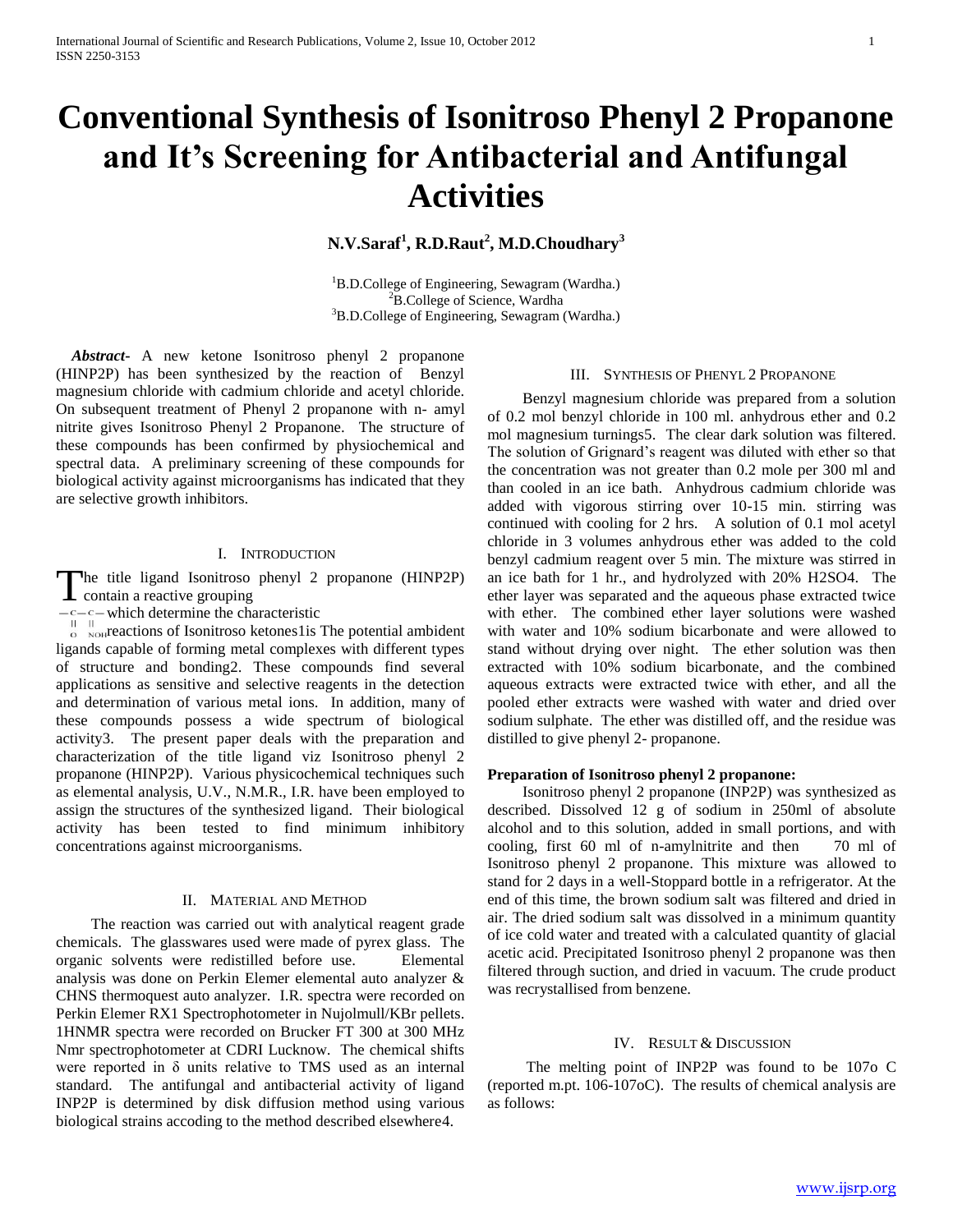International Journal of Scientific and Research Publications, Volume 2, Issue 10, October 2012 2 ISSN 2250-3153

| Element %C | % H  | % $N$                       | % $\Omega$ |
|------------|------|-----------------------------|------------|
| 66.01      | 5.36 | 8.32                        | -19.34     |
| (66.23)    |      | $(5.56)$ $(8.58)$ $(19.61)$ |            |

#### **Electronic Spectra:**

 The electronic spectra of INP2P in DMSO show as intense band at 211nm. It splits into two strong bands 241nm and 250nm in NaOH solution. This can be explained by presuming that the symmetric  $\pi$  electron system cloud of INP2P becomes asymmetric by the dissociations of a proton.

#### **Infrared Spectra:**

 The infrared spectrum of free ligand HINP2P shows a broad band around 3190.17 cm-1 is known to be lowered due to the hydrogen bonding6, 7. Therefore the absorption near 3190.17 cm-1 in HINP2P is assigned to the hydrogen bonded OH stretching. This assignment is further confirmed by the presence of new band at 2925.18 cm-1 in the spectrum of the HINP2P. In the spectrum of HINP2P many bands are observed in the region 1650-650 cm-1. Some of these bands are assigned on the basis of their position and intensity. HINP2P shows two picks at 1640.40 cm-1 and 1602.44 cm-1 which may be attributed to the  $V = 0$  and  $V = N$  respectively. This is supported by the fact that they do not shift appreciably where as ethylacetoacetate is reported9 to show two  $V = 0$  bands at 1738 cm-1 and 1717 cm-1. The lower peaks are probably due to hydrogen bonding. The peak at 1400-1450 cm-1 may possibly be due to - CH stretching. The  $V N - O$  stretching frequency in simple oximes108 appear between 900-960 cm-1. But in quinone oximes it is observed at a slightly higher frequency 1000 cm-1 probably due to the increase in the double bond character. Patel109 has assigned the bands at 1000 cm-1 and 1200 cm-1 in isonitrosoacetylacetate (HINAA) to  $V_{N}$  – O stretching frequencies. The peak near 1047.75 cm-1 in HINP2P may therefore be attributed to  $V N - O$  stretching modes, as expected these peaks are not shifted appreciably. Moreover, peaks due to the common group such as methyl are found at their respective positions reported in lliterature10.

#### **NMR Spectra:**

 The nuclear magnetic resonance spectrum HINP2P in DMSO solution revels a peak around  $8.30 \delta$  due to =NOH group, aromatic ring are observed at 7.18 δ and for –CH2 group at 3.38 δ. The proton signal due to –CH group appears at 6.74 δ. It may be mentioned that the dioxime solutions of isonitrosoacetylacetone (HINAA) & Isonitrosoacetophenone99(HINAP) show =NOH resonance at 8.65  $\delta \&$  8.60  $\delta$  respectively. Similarly HIMAP show =NOH proton resonance at 8.64 δ.

### **Antimicrobial & Antibacterial test:**

 The synthesized ligand HINP2P was screened in vitro for antibacterial activities against Gram-positive S. aureus , B. subtillis, B. cereus and Gram-negative P. aeruginosa, E. coli and K.pneumonae as well as antifungal activities against C. albicans and A. niger by disk diffusion method. Gentamycin and miconazole were used as standard for antibacterial and antifungal activity respectively. The agar dilution method was performed using Mueller-Hinton agar (HiMedia) medium for antibacterial activity and Saburoud's dextrose agar (HiMedia) medium for antifungal activity.

 It is observed that ligand INP2P is active aginst all the biological strains. But the synthesized compound does not show more activity as compared to standard drug.

#### **REFERENCES**

- [1] Siripaisarnpipt S., Schlemper E.O., *Inorg. Chem.,* 23, (1984) 330.
- [2] M. A. Lockwood, A. M. Collier., *Angew. Chem., Int. Ed.*, 38, (1999) 225.
- [3] Holm R.H., Chakravarty A., *Prog. Inorg. Chem.,* 7, (1966) 83.
- [4] Chambers H.F.., Clin. Microbiol Rev.1, (1988) 173-186.
- [5] Organic Synthesis Coll Vol.1, P 471-474.
- [6] Ferguson L. N., *"The Modern Structural Theory of Organic Chemistry"*  Prentice-Hall of India Pvt. Ltd., New Delhi, (1969).
- [7] Nakanishi K. *"Infrared Absorption Spectroscopy Practical,"* Holden Day Inc., San Francisco, (1962).
- [8] Pathak P.L. and Halder B.C., *J.Ind.Chem.Soc.,* 49, (1972) 743.
- [9] Patel N. J., *M. Sc. Thesis*, Bombay University (1965).
- [10] Das S. K., Shah J. R. and Patel R. P., *J Ind. Chem. Soc.,* 50, (1973) 228.

#### **AUTHORS**

**First Author** – N.V.Saraf, B.D.College of Engineering, Sewagram (Wardha.), Email: nitinsaraf09@yahoomail.com **Second Author** – R.D.Raut, J.B.College of Science, Wardha **Third Author** – M.D.Choudhary, B.D.College of Engineering, Sewagram (Wardha.)

#### **ABSORPTION SPECTRA OF HINP2P**



**NMR SPECTRA OF INP2P**